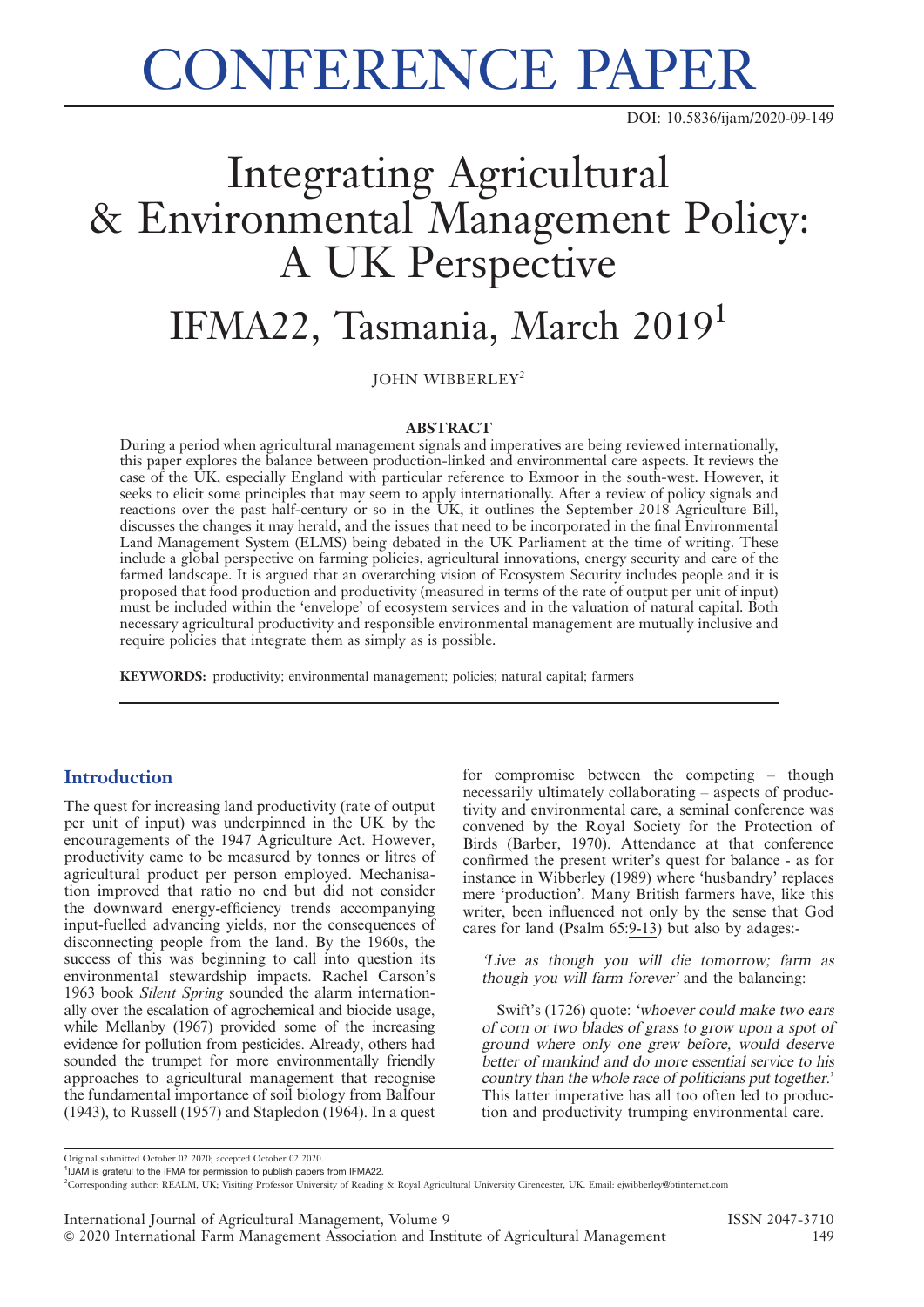In the sphere of economics, seminal steps have occurred in recent decades from Schumacher (1974) who prioritised people, to Pearce et al. (1989) who appealed for environmental accounting to monitor the natural resource base for productivity. By the 1990s, the role of transnational corporations in the rising tension between productivity and environmental impacts was registered (Korten, 1995) and in the new millennium, the downsides of globalisation were alerted (Stiglitz, 2002). Rising up the agenda politically in the UK is the state of the natural world (Defra, 2011) and realisation that nature services humanity in unrecognised and undervalued ways (Juniper, 2013) with the concept of natural capital to put economic value on the planet (Helm, 2015). The concept of natural capital should include its overarching context of ecosystem security in which human skills are valued and security of their daily bread included within ecosystem services (Wibberley, 2013). UK Farmers are working together in LEAF (linking environment and farming; www.leaf@leafuk.org) and in the nature friendly farming network (www.nffn.org.uk). The National Trust in England, Wales, and Northern Ireland (the world's largest conservation charity with some 5.2M Members) is working hard with its 1800 farming tenants to deliver landscape-scale environmental management alongside profitable farming (www.nationaltrust.org.uk). Meanwhile, on an English estate of some 1400 hectares in West Sussex, bold decisions to pursue wilding were taken in 2000 and outcomes are brilliantly documented (Tree, 2018) flagging up useful debate and practical experience of delivering meat from that landscape alongside muchenriched nature conservation.

In the context of all this, a new Policy from 2019 in the UK from Defra (Department for Environment, Food & Rural Affairs) was initiated in autumn 2018 after wide consultation. Legislation to deliver a cleaner and healthier environment for future generations came after some 45 years under EU rules (Agriculture Bill, UK Parliament, 12<sup>th</sup> September, 2018). This set out how farmers and land managers would in future be paid for 'public goods', such as better air and water quality, improved soil health, higher animal welfare standards, public access to the countryside and measures to reduce flooding. It replaced the subsidy system of Direct Payments to farmers based on the total amount of land farmed. Those payments have been skewed in favour of the largest landowners but not linked to any specific public benefits. The top 10% of recipients have received almost 50% of total payments, while the bottom 20% received just 2%. Accordingly, the expected reductions are tabulated below:-

| <b>Annual Direct Payment</b> | % Payment cut in 2021 |
|------------------------------|-----------------------|
| Up to $£30,000$              | 5%                    |
| £30,000-50,000               | 10%                   |
| £50,000-150,000              | 20%                   |
| £150,000 or more             | 25%                   |

From 2019, via this Environmental Land Management System (ELMS), the UK government has pledged to work together with farmers to design, develop and trial this new approach. Under the new system, farmers and land managers who provide the greatest environmental benefits will secure the largest rewards, laying the foundations for a 'Green Brexit' after the UK leaves the European Union (EU) in March 2019. The Bill will also be underpinned by measures to increase productivity and invest in research and development (R&D). Farmer collaboration will be encouraged towards improved soil health and sustainable livestock farming, combining profitability with reduced environmental 'footprint'. To enable farm business innovation and adjustment to the new scheme while encouraging young entrants, there will be a 7-year transition period away from the EU Common Agricultural Policy (CAP) – which has cost over half the EU budget and is politically unsustainable anyway.

The 2018 UK Agriculture Bill specifies possible financial assistance to farmers when:-

- Managing land or water in a way that protects or improves the environment;
- Supporting public access, enjoyment; understanding of countryside, farmland, woodland;
- Managing land or water to maintain, restore or enhance cultural or natural heritage;
- Mitigating or adapting to climate change;
- Preventing, reducing or protecting from environmental hazards;
- Protecting or improving the health or welfare of livestock;
- Protecting or improving the health of plants.

Both the CLA (UK Country Land & Business Association) and NFU (National Farmers Union) expect the new Environmental Land Management System (ELMS) to open for applications from 2021–2025, depending on how well the trials and pilot testing of the scheme go. Until ELMS is fully up and running, Countryside Stewardship will continue and Higher Level conservation agreements may be extended as required. It is likely that integration of trees into farming systems will be better encouraged than hitherto (Wibberley, 2014). There will be a support scheme to build farm capability to manage risk, improve productivity, support new entrants to get into farming and deliver public goods but this funding will be time-limited (probably to 2021–2027). There will be funding for farmer-led research. A 'higher animal welfare standard' is to be be defined in 2020 but it is unclear what it will cover. Payments will be 'delinked' from the requirement to farm the land, to enable recipients to invest, diversify or retire. There should be an option to take payments as a lump sum. There is no indication of just how the overall support budget for farming will change during the transition period. It is currently around  $£3.2$ bn per annum for Direct Payments and rural development spending.

It is unclear on what basis DEFRA would like to set the overall support budget. The most rational basis might be to agree targets for the environmental outcomes desired from the new policy related to public goods and climate change, then work out how much it will cost to deliver those outcomes. The Bill does not mention future policy associated with agricultural workers and trade policy, nor whether UK standards for food production will be maintained, although a pilot overseas workers scheme has been launched and the government has repeatedly said that food standards will not be reduced for both UK production or imported food. Given that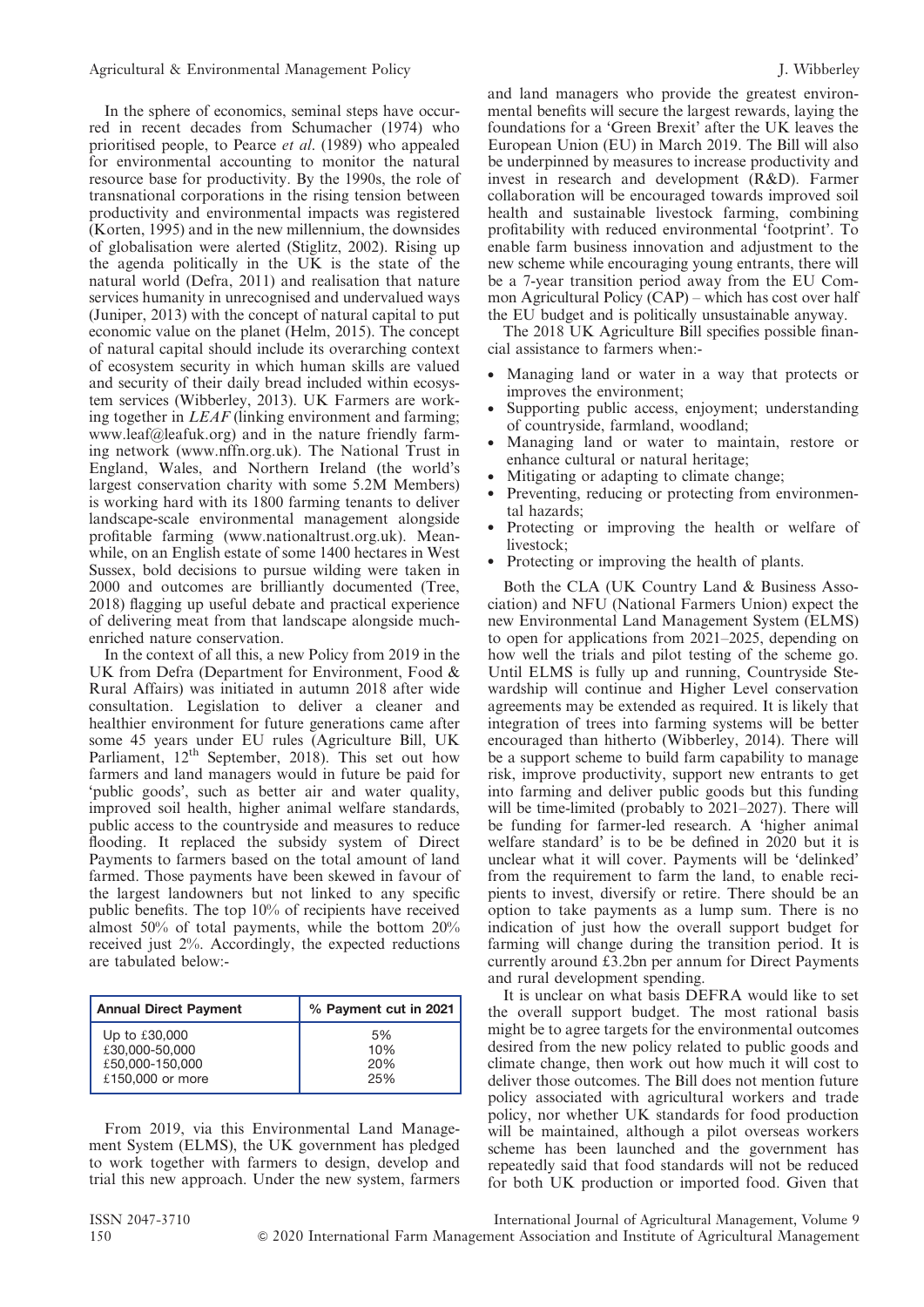the gist of WTO policy is 'non-discrimination against imports', unfiltered exposure to cheap and substandard agricultural imports would jeopardise not only the September 2018 UK Agriculture Bill's worthy environmental aspirations but also the fabric of UK farming livelihoods to deliver them. It is vital that this fundamental contradiction is recognised and its mitigation made central to negotiations of the UK's final trade deals, and indeed in moderating WTO policy internationally (Wibberley, 2011). The dominance of multinational corporations in the Food Industry means that proper governance is needed internationally to ensure that policies do not crush the very farming communities who produce food and care for the natural capital upon which it depends - which includes skilled rural people.

Meanwhile, before ELMS applies in the UK, it is understood that there have been some 101 Pilot Scheme bids to Defra for support, one of which is Exmoor's Ambition (Deane, 2018). From the treasured 692 km<sup>2</sup> (267 square miles) that has formed the Exmoor National Park since 1954, the need for integration of agriculture and environmental management should be self-evident. The Exmoor Society, founded in 1958, continues to recognise this and to advocate for viable farming not only for landscape care but also for rural livelihoods and to sustain our valued cultural heritage. Exmoor Farming is precarious (Wibberley & Turner, 2009; Dwyer et al., 2015; Howe & Wibberley, 2017). In response to the important emphasis on natural capital (Helm, 2015) and the UK government's espousal of it, The Exmoor Society commissioned work towards a register of Exmoor's natural capital (Deane & Walker, 2018). Among other options, the Exmoor Consultative & Parish Forum provides regular opportunities for community engagement, and the Exmoor Hill Farming Network stands ready to deliver (www.exmoorhillfarmingnetwork.org. uk; Knight & Wibberley, 2017).

The case has to be made to both policymakers and the wider public for policies and practices that favour such integral management with viable farm livelihoods at their heart. As the wise Women's Institute poster of some twenty years back said 'Farming is Everyone's business.' Farming is an integral part of sound environmental management. For everyone, that integrated ecosystem in which farming is central must provide a comprehensive ecosystem security which consists of: water security + food security + energy security + livelihood security + geopolitical security. In other words, ecosystem security must take account of all factors relevant to life on earth with agriculture having a crucial role. Thus food production is an essential ecosystem service to be included within that comprehensive portfolio.

#### Global Perspective

In a world of some 7.7 billion in 2019, still one person in eight is hungry. There are some 500 million farming families worldwide still maintaining the crucial linkage between family and farm that has sustained life on earth for millennia. As the finite nature of unmanaged environmental resources becomes clearer, farming's central role should be more obvious to all. Therefore, these are hopeful times for farming when the UK and each country's agriculture must again become central in:-

- Global ecosystem security policy, with more food sovereignty recovered from the EU & WTO;
- Biodiversity and landscape conservation to care at scale for the countryside, integrating trees;
- Achieving sustainable rural livelihoods within relational, well-connected rural communities.

People are integral to global environmental management and Civil Society needs to be mobilised and led accordingly.

#### Farming Policies

An enabling, simple and understanding governance framework is needed both within the UK and in taking international leadership with Defra alongside DfID (UK Department for International Development) in raising agriculture's worldwide profile. International issues require concerted leadership notably for climate change mitigation and adaptation, and for soil and ocean care.

Further encouragement of food chain linkages is merited from 'land to mouth' in all countries. Whole systems approaches need analysis and monitoring for environmental impacts – both negative and positive.

Relationships between farmers and the UK government need to be revived more. Better TB control is vital in this, as are initiatives to catalyse farmer networks (Rose Regeneration, 2013) and to strengthen farmer sovereignty in decision-making and voluntary collaboration for resilience using natural capital. Natural capital includes not only the natural physical and biological resources but especially also people and their skills and entrepreneurship (as encouraged by the Exmoor Society's Pinnacle Award). Good practice in environmental management is only deliverable through positive relationships with farmers and local people.

Reintroduction of regional advisory panels or fora of farmers and objective rural practitioners would help to harness the pool of experience, professionalism and goodwill for UK agricultural progress. Engaging with over-arching experience and wisdom of rural communities is vital, with specialisms alongside to inform this practical core.

### Agricultural Innovations

Farmer-generated innovations have always been crucial to practical agricultural progress. Great caution needs to be exercised regarding GM technology – and indeed all 'silver bullets' backed by any over-ardent vested interests. Worldwide experience suggests that farmers are the best judges of appropriate agricultural innovations. A principal issue with GM is its potential to erode farmers' control over their natural resources, including timely availability of seeds and intergenerational selection from a wide gene pool of crops and livestock breeds. There is such a precious thing as farmer managerial sovereignty: farmers retaining maximum feasible control over their adoption of innovations and decision-making about key matters such as cultivations and sowing of crops (Nyangweso & Wibberley, 2019). Other small businesses may well concur with this sovereignty aspiration. Research on GM needs to be independently and not commercially funded. The widespread USA experience with Roundup-Ready soya beans and maize crops has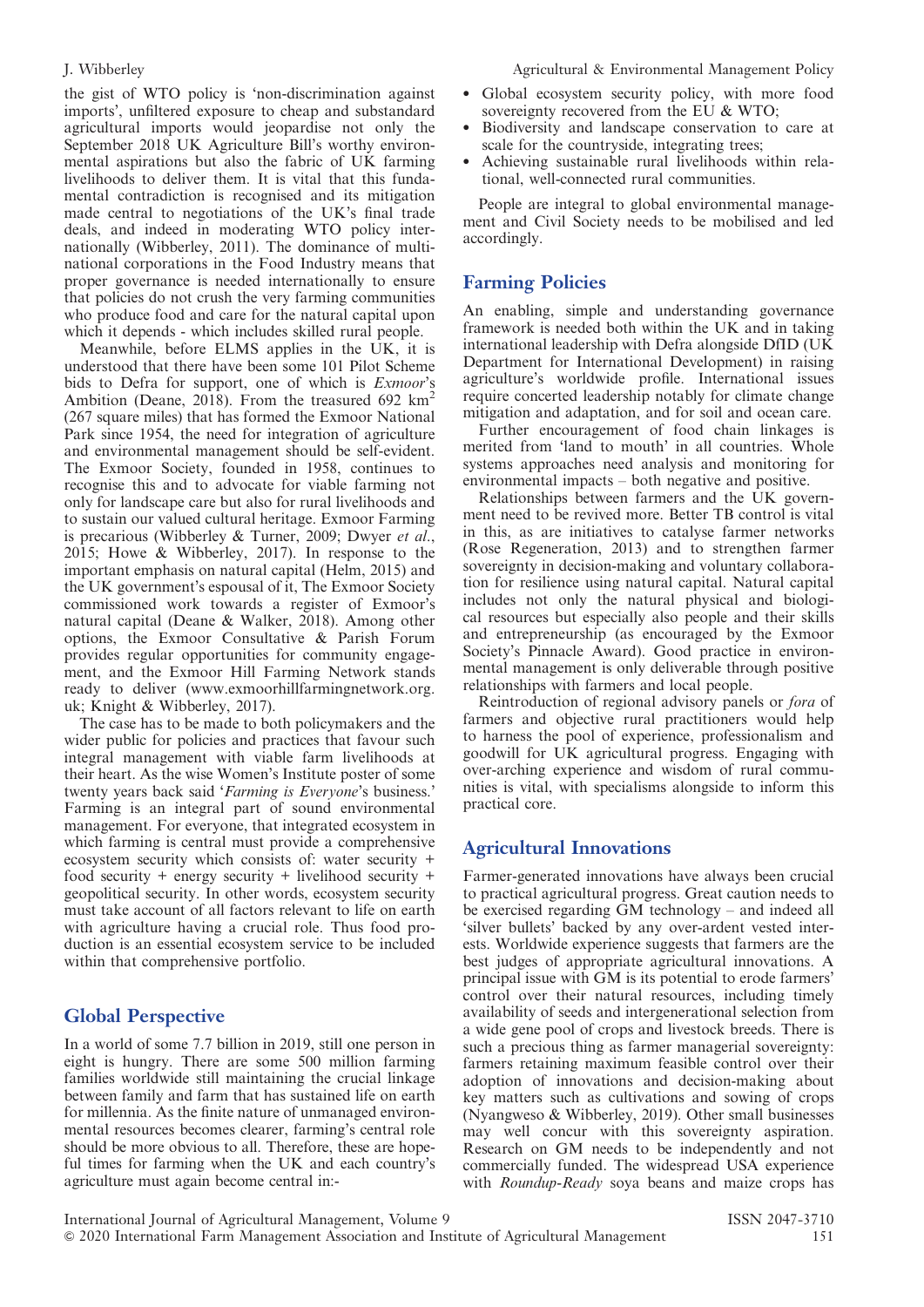Agricultural & Environmental Management Policy J. Wibberley J. Wibberley

raised salutary questions of rumen microbiological interference, food chain and ultimately human health issues through over-use of the albeit intrinsically low-mammalian-toxicity glyphosate herbicide. Other improved technologies within agro-ecologically mixed frameworks offer much greater scope for seamless adoption, for example use of gene markers, composite crosses, precision digital aids in both crop and livestock husbandry, low ground-pressure tyres, less oil-dependent farming, conservation agriculture (more adopted globally than in the UK; Kassam, 2020) and encouragement of genuinely pasture-fed livestock systems (www.pastureforlife.org). Existing agro-ecological approaches are sustainable. Technological innovations need objective, precautionary research.

#### Energy Security

Energy efficiency needs to become the accepted baseline technical criterion for comparing alternative agricultural systems for productivity (measured in terms of the rate of output per unit of input) and in encouraging and evaluating integrated rural development and resilience. Energy efficiency on a planetary scale needs analysis and monitoring, with best practice guidelines. Renewable energy sources – notably micro-hydro and solar panels on farm buildings – need an enabling planning environment. However, it is necessary to beware biofuel crops, intrusively sited wind turbines, and solar-panelled arable fields when reasonably priced food is increasingly important worldwide. Renewable energy that conflicts with priority land uses needs cataloguing, research, strategic appraisal and management.

#### Farmed Landscape Care

Special schemes for family-worked farms and territorial intergenerational succession should be encouraged, including using revised national planning laws that unduly restrict housing retired farmers on their own farms. Cultural heritage is a vital part of ecosystem services and in maintaining environmental integrity for future generations. Succession planning is a key issue assisted in the UK by FCN (Farming Community Network; www.fcn.org.uk; Jones et al., 2015).

Upland support, such as carefully proposed by Exmoor's Ambition needs to be retained, simplified and improved. It is for the public good of future generations that we should conserve family farms and coastal/marine communities retaining those people 'there to care' versus their displacement costs – both financial and social. Modulation using satellite-maps should be explored, based on real land area to take account of the greater costs and difficulties of farming uplands and steep slopes.

#### **Conclusions**

The UK needs to assume a clear leadership role both in reform of WTO trading rules and versus land grabbing so that genuine, private enterprise of smaller farms and rural micro-businesses is not ruined internationally. Fairer International Agricultural Trading (FIAT) is required to counter adverse environmental and geopolitical impacts of land grabbing and food commoditisation (Wibberley, 2011). Agricultural productivity and responsible environmental management are mutually inclusive and require policies that integrate them as simply as is possible.

The UK needs to lead in improving sustainability of global farming practices and farm livelihoods, rewarding farmers for comprehensive ecosystem security: food, timber plus clean water, carbon capture (soil nitrogen), and other income streams from therapeutic, recreational/ touristic and heritage/cultural values of land.

Ecosystem security needs to be embraced to become the template for the over-arching environmental management vision. It is illogical to separate food security and home food production from its legitimate practical place within the overall concept of ecosystem security for ultimate public good. England's Exmoor is in a position to provide a constructive lead in these matters, with its Hill Farming Network (EHFN) including its various farmer groups, supportive National Park Authority team and keen advocacy through the Exmoor Society and others.

#### About the author

Professor E. John Wibberley, PhD, NSch, FRAgS, FIAgrM is an agriculturalist and rural extensionist working in agriculture and rural development in the UK and internationally. He is Chairman of the Tropical Agriculture Association (www.taa.org.uk), a Trustee of Exmoor Society (www.exmoorsociety.com) and is Chairman in Devon, England of FCN (Farming Community Network, www.fcn.org.uk).

#### REFERENCES & FURTHER READING

- Balfour, E.B. (1943). The Living Soil. (Faber & Faber, London, 248 pp.)
- Barber, D. ed. (1970). Farming & Wildlife: a study in compromise. (RSPB, 93 pp.)
- Carson, R. (1963). Silent Spring. (Hamish Hamilton, London, 304 pp.)
- Deane, R. compiler. (2018). Exmoor's Ambition: Our transformative proposal for sustaining and enhancing Exmoor's farmed landscapes and communities after Brexit. 37 pp (EHFN/ENPA). www.exmoor-nationalpark.gov.uk/exmoorsam bition
- Deane, R. and Walker, A. (2018). Towards a Register of Exmoor's Natural Capital. (Exmoor Society, 24 pp.)
- Defra (2011). The Natural Choice: securing the value of nature. (TSO Norwich UK 78 pp.)
- Helm, D. (2015). Natural Capital: Valuing the Planet. (Yale Univ. Press, 268 pp.)
- Howe, K. and Wibberley, EJ. (2017). 'A Snapshot of Exmoor Farming Businesses in 2015/16'. Exmoor Review 58, 90–94.
- Jones, C.R., Jones, J., Ursell, D.J., Warren, B. and Wibberley, E.J. (2015). Supporting Farming Families through FCN, with particular reference to Devon, England. pp. 113-120. In Healthy Agriculture for a Healthy World, Vol.2 (Applied Papers), Proceedings of the International Farm Management<br>Assoc. 20<sup>th</sup> Congress (IFMA20) Quebec, Canada, July 2015.
- Juniper, T. (2013). What has nature ever done for us? (Profile, London, 303 pp.)
- Kassam, A. ed. (2020). Advances in Conservation Agriculture – Vol.1 Systems & Science; Vol.2 Practice & Benefits. (Burleigh Dodds, Cambridge, UK).
- Knight, D. and Wibberley, EJ. (2017). 'Managing Progress through Farmer Networks: Exmoor Hill Farming Network,